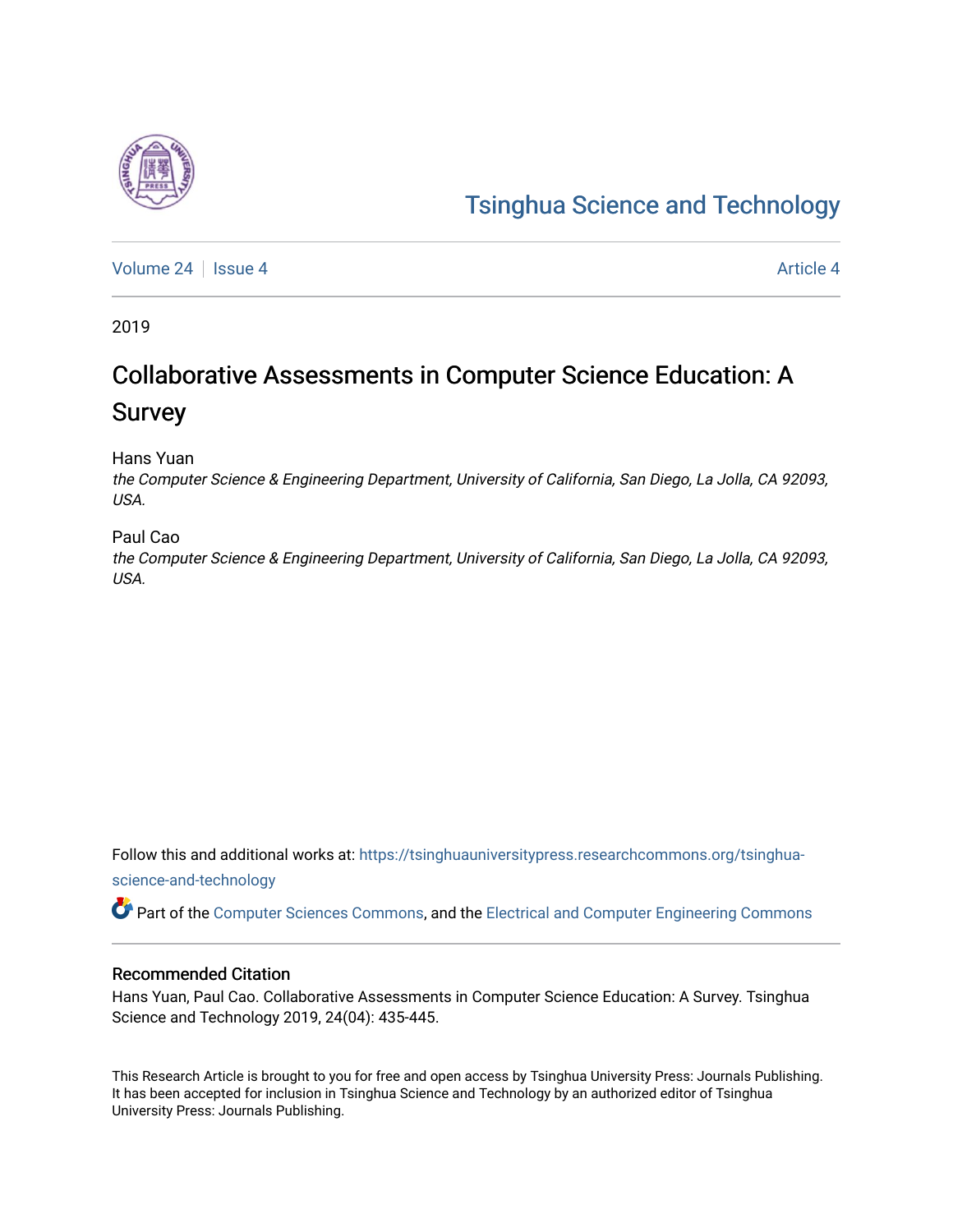# Collaborative Assessments in Computer Science Education: A Survey

Hans Yuan and Paul Cao

Abstract: As computer science enrollments continue to surge, assessments that involve student collaboration may play a more critical role in improving student learning. We provide a review on some of the most commonly adopted collaborative assessments in computer science, including pair programming, collaborative exams, and group projects. Existing research on these assessment formats is categorized and compared. We also discuss potential future research topics on the aforementioned collaborative assessment formats.

Key words: assessment; collaboration; pair programming; collaborative exam; group project

# 1 Introduction

An unprecedented number of students aim to study Computer Science (CS). Many universities report surging enrollment and the positive growth trend is  $\text{continuing}^{[1]}$ . Computer science education faces many unique challenges. Firstly, computer science curriculum includes computer programming. Therefore, traditional pedagogies from other STEM (Science, Technology, Engineering, and Mathematics) areas may not be directly transferable. Secondly, the student body in computer science classes is becoming increasingly diverse, especially recently. A large number of nonmajors participate in CS0 or CS1 classes. Thus, teaching pedagogies needs to cater to a diverse student body with varied technical background. Lastly, content in CS classes is not standardized. Courses with similar titles may vary dramatically across academic institutions on what is actually covered. This lack of standardization makes assessments of student learning difficult. Concept inventory and learning goals are still being developed $[2]$ . These aforementioned challenges have attracted education researchers to explore and develop novel intervention and experiments to improve

student learning in CS.

Assessments strongly influence student learning activities[3]. The so-called "hidden curriculum", i.e., student perceptions of what will appear in future assessments, dominates what and how long students study. Students usually try to achieve high study efficiency by aligning their study with the assessment.

Two types of assessments, summative and formative, have been extensively researched in the education literature. Summative assessments are usually highstakes exams that focus on the assessment of what students know near the end of a study period (midterms and final exam). Formative assessments focus on using the results of the assessment to inform teachers how to improve student learning. Formative exams consist of low-stakes assessments such as in-class exercises and short quizzes<sup>[4]</sup>. Educators generally believe that students can achieve learning gains in formative assessment while also making learning gain in summative assessment through preparatory studies for the  $exam^{[4]}$ .

Assessments in computer science classes are varied and tend to include quizzes, exams, and programming assignments. Exams, one of the most widely used summative assessments, are used to gauge the effectiveness of instructions as well as student learning. Prior work<sup>[5]</sup> examined the benefits of testing under the theory of "testing memory" in laboratory studies and classroom experiments. They revealed that knowledge retention is improved by testing in at least the

Hans Yuan and Paul Cao are with the Computer Science & Engineering Department, University of California, San Diego, La Jolla, CA 92093, USA. E-mail: {h3yuan, yic242}@ eng.ucsd.edu.

To whom correspondence should be addressed. Manuscript received: 2018-06-01; accepted: 2018-06-26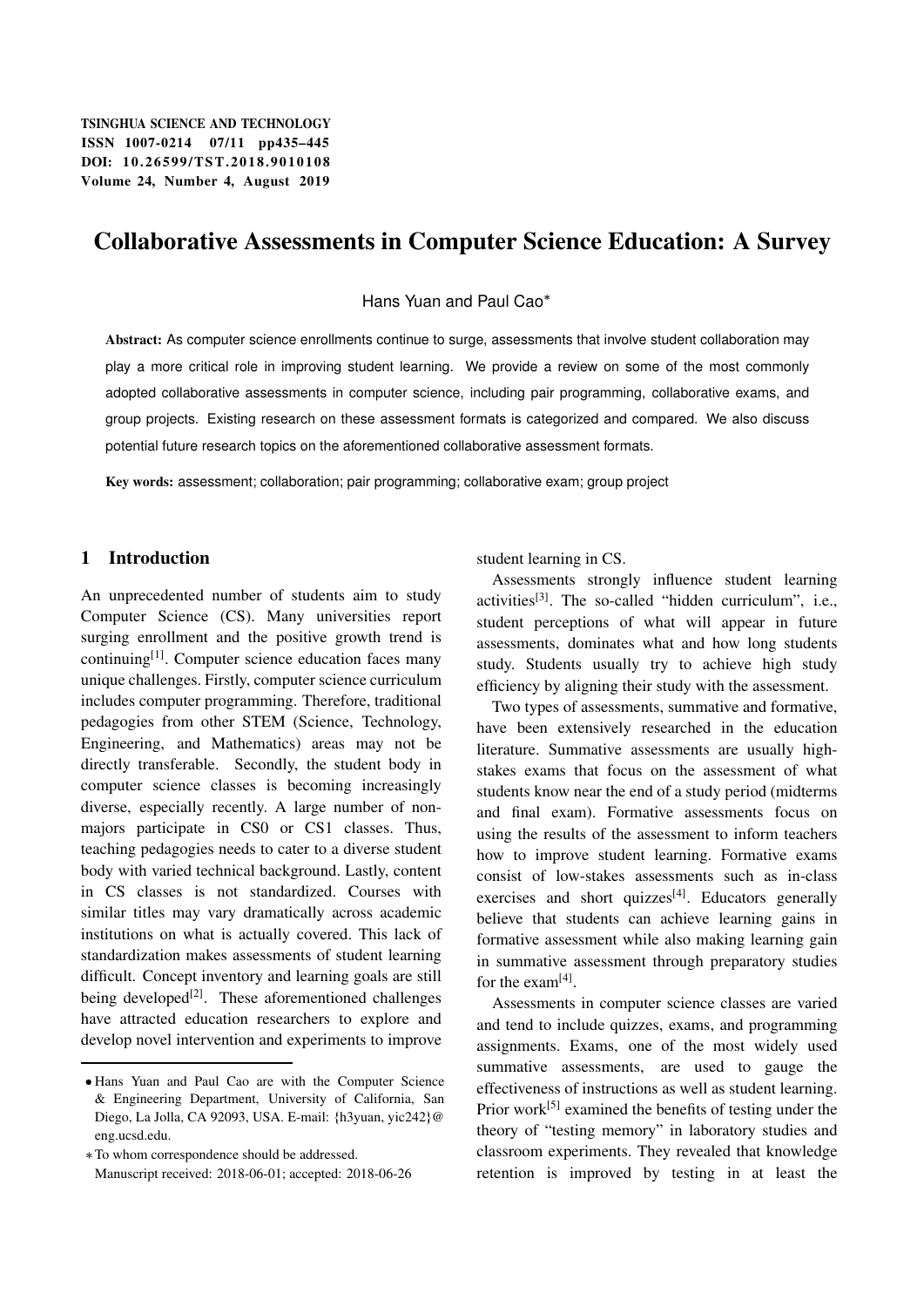short term<sup>[5]</sup>. The authors also argued for frequent testing which utilizes other mediated effects from testing. Low-stake formative assessments, such as inclass clicker questions and quizzes, provide frequent feedback to students. Most of the non-theory computer science classes also require students to complete programming assignments as a way to measure students' understanding of complicated algorithm and problem-solving skills.

The impact of peer collaborations on student learning has been studied in education research $[6]$ . Significant progress was made within the CS education community for improving in-class student learning. They focused on in-class active learning pedagogies, such as Peer Instruction and POGIL (among others) $[7,8]$ . However, recent work both outside computer science $[9-16]$  and within computer science<sup>[17–20]</sup> has begun looking at examinations and programming exercises as additional opportunities to facilitate learning. Funding agencies, such as NSF, promote active learning and collaborations in STEM education<sup>[21]</sup>.

Given the importance of assessments in CS education, especially those with collaborative aspects, we provide a review of current research on the selected assessment formats: pair programming, collaborative exams, and group projects. For each type of assessments, we review the state-of-the-art education research and provide our analysis of potential future research. The rest of the paper is organized as follows: For each section in Sections  $2-4$ , we introduce the assessment, analyze and compare the existing studies, and provide potential research on the assessment format. We conclude the paper in Section 5.

# 2 Pair Programming

#### 2.1 Introduction

One of the first uses of the term "pair programming" came from Cockburn and Williams[22] as they described pair programming's effectiveness in lowering financial and temporal cost, decreasing program defectiveness, reducing project management overhead, and fostering human relationships between programmers. The pair programming process involves two people at the same physical machine actively working together to develop a software solution. The pair consists of (1) the navigator, responsible for thinking about the high-level progression of the code, and (2) the driver, who controls the keyboard and mouse to type in the code. Together as a unit, the pair turns high-level ideas into code while thinking about how the desired program works. Periodically, the navigator and driver switch their roles.

#### 2.2 Early research

Early research initially focused on pair programming's impact on student coding skill and examined the top contributing factors toward student success in introductory CS courses. Students' comfort level was the strongest predictor for success<sup>[23]</sup>. Over the years, use of pair programming in introductory CS resulted in strongly favorable feedback from students $[24]$ , higher retention rates<sup>[25]</sup>, better quality homework code<sup>[26, 27]</sup>, and stronger confidence in students' own programming ability[28]. Students perceive their combined efforts result in stronger programs while increasing their confidence in their ability to do computer science.

Although pair programming benefits students, the effects are less pronounced when a pair has compatibility issues, which occur due to uneven skill level and possibly personality type<sup>[29, 30]</sup>.

The individuals' skill level, such as prior programming experience and perceived expertise, impacts the dynamics of the pair. For example, one of the partners may feel the burden of explaining prerequisite concepts to the partner $[24]$ . The weaker student may feel intimidated and allow the stronger student to do all the work. Because of that, the dynamics of pair programming break down: the interaction between the driver and the navigator does not occur as desired.

A systematic review by Salleh et al.<sup>[30]</sup> found that some research concluded personality to be a significant factor, yet other research shows inconclusive results. The authors argued that the top indicators of incompatible pairs were (1) differences in actual skill level, (2) differences in perceived skill level, and (3) matching Myers-Briggs personality type. However, the authors found conflicting conclusions towards personality type as an indicator for compatibility. Most research studies saw no significant effect or mixed effect, while a couple showed a positive effect. None showed a negative effect. Because of these conclusions, Salleh et al.<sup>[30]</sup> argued that effort should be put into constructing pairs of similar skill level and possibly different personality types.

The effectiveness of pair programming was measured mainly in two ways: through student feedback and exam scores. Many of the early papers quantified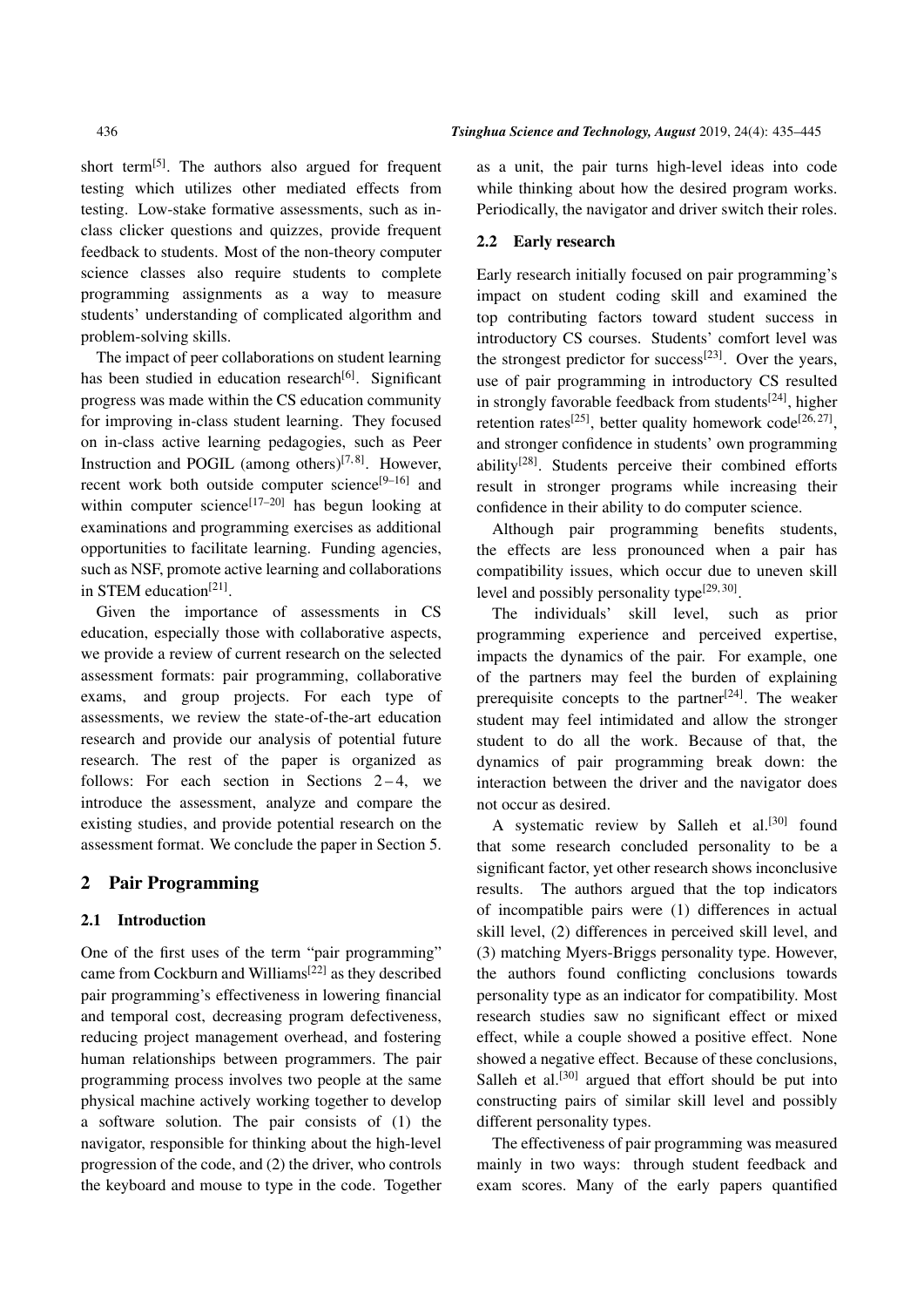pair programming effectiveness by measuring project grades, exam grades, and questionnaires given to students<sup>[26, 27, 31]</sup>. They were then scored and averaged to convey how strongly students felt about a particular question. A few studies conducted interviews with students though many researchers considered test scores as students' real performance<sup>[24, 32, 33]</sup>. With pair programming as the uncertain variable, a few studies had the control group as no pair programming and the experimental group as some form of pair programming (shown in Table 1). Exams were then used to gauge performance before and after pair programming was used in the assignments.

### 2.3 Recent research

The cause of incompatibility was further investigated in recent research. Perceived and actual skill abilities impact the pair's performance because of one's lower or higher perception of the other<sup>[34]</sup>. A student who sees the partner as an expert would be affected by the perception, even if the other student's skill level is not at the expert level $[32]$ .

Based on the findings of earlier research suggesting the pairs be formed based on similar skill level, an attempt to do so measured students' performance in the class before pairing students together<sup>[39]</sup>. Students of similar ability perform just as well or better than a solo intro programmer with prior experience. The effects are more pronounced for lower percentile students, but this type of pairing does not hurt students' learning in the higher percentiles.

The success of pair programming hinges on the partners sharing a single computer and working on the same piece of code together. One study attempted to conduct *hybrid pair programming* where the pair is partners with separate computers with individual project code<sup>[45]</sup>. This dynamic breaks down the interactions between the partners and strengthens support for the unchanged version of pair programming.

Researchers have begun studying the long-term effects of pair programming in multiple settings. At the university, one study found that retention increased as a result of using pair programming in CS1 for female students and minorities, regardless of major $[25]$ . Another study found that a combination "best practices" which incorporates pair programming, media computation, and peer instruction together into CS1, had lowered course drop rates and increased course pass rates for both men and women, majors and nonmajors<sup>[44]</sup>.

Only very recently have researchers begun to determine whether all students did pair programming faithfully on homework projects. As they pair programmed, students were recorded<sup>[38,45]</sup>. The data contained verbal and visual information not captured by scores and questionnaires, revealing phenomenon beyond performance. For example, Celepkolu and Boyer<sup>[45]</sup> codified levels of collaboration between the pair while Ruvalcaba et al. $[38]$  observed specific differences in verbal communication between middle school students of different ethnic backgrounds.

Finally, researchers have begun to see how software design can improve learning software. Tutorial programs like PythonTutor<sup>[52]</sup> help people learn to program without physical interaction from another person. Novice programmers may experience frustrating setup overhead, and  $CodePilot^{[46]}$  attempts to address this by having collaboration and version control built into the IDE. Another app acting as a tutor

Table 1 Pair programming research summary. This table summarizes research on pair programming based on the research topic and research methods.

|                    |                           | Pair compatibility       |                       |             |                 | Demographics       |                               |                 |                    |                              |
|--------------------|---------------------------|--------------------------|-----------------------|-------------|-----------------|--------------------|-------------------------------|-----------------|--------------------|------------------------------|
|                    |                           | Perceived<br>skill level | Actual<br>skill level | Personality | Self-<br>esteem | Nonmajor/<br>major | Gender                        | Ethnic<br>group | Pre-<br>university | Variations<br>in design      |
| Research<br>type   | Observation               | [24, 32, 34, 35]         | [29]                  | [29, 34]    | [29, 34, 36]    |                    | [36, 37]                      |                 | $[38]$             |                              |
|                    | experimentation           | [39]                     | [39–42]               | [25]        | [43]            |                    | $[31, 41, 44]$ $[25, 42, 44]$ | [25]            |                    | [33, 45, 46]                 |
| Type<br>of<br>data | Exams                     | [39, 40]                 |                       |             |                 | $[31]$             | [36, 42]                      |                 |                    |                              |
|                    | Programming<br>assignment | $[39]$                   | [42]                  |             |                 | $[31]$             |                               |                 |                    | $[38, 47-49]$ $[45, 50, 51]$ |
|                    | Ouestionnaire             |                          |                       |             | [43]            | [25]               | $[37]$                        |                 |                    | [50]                         |
|                    | Peer evaluation           | [29, 34]                 |                       |             |                 |                    |                               |                 |                    |                              |
|                    | Interviews                | [24, 32]                 | $[32]$                |             |                 |                    |                               |                 |                    | $\left[33\right]$            |
|                    | <b>Retention</b> rates    |                          |                       |             |                 | [25, 44]           | [25, 44]                      | [25]            |                    |                              |
|                    | Recordings                |                          |                       |             |                 |                    | [47]                          |                 | [38, 47]           | [33, 45, 51]                 |
|                    | Attendance                |                          |                       |             |                 | [41]               | $[37]$                        |                 |                    |                              |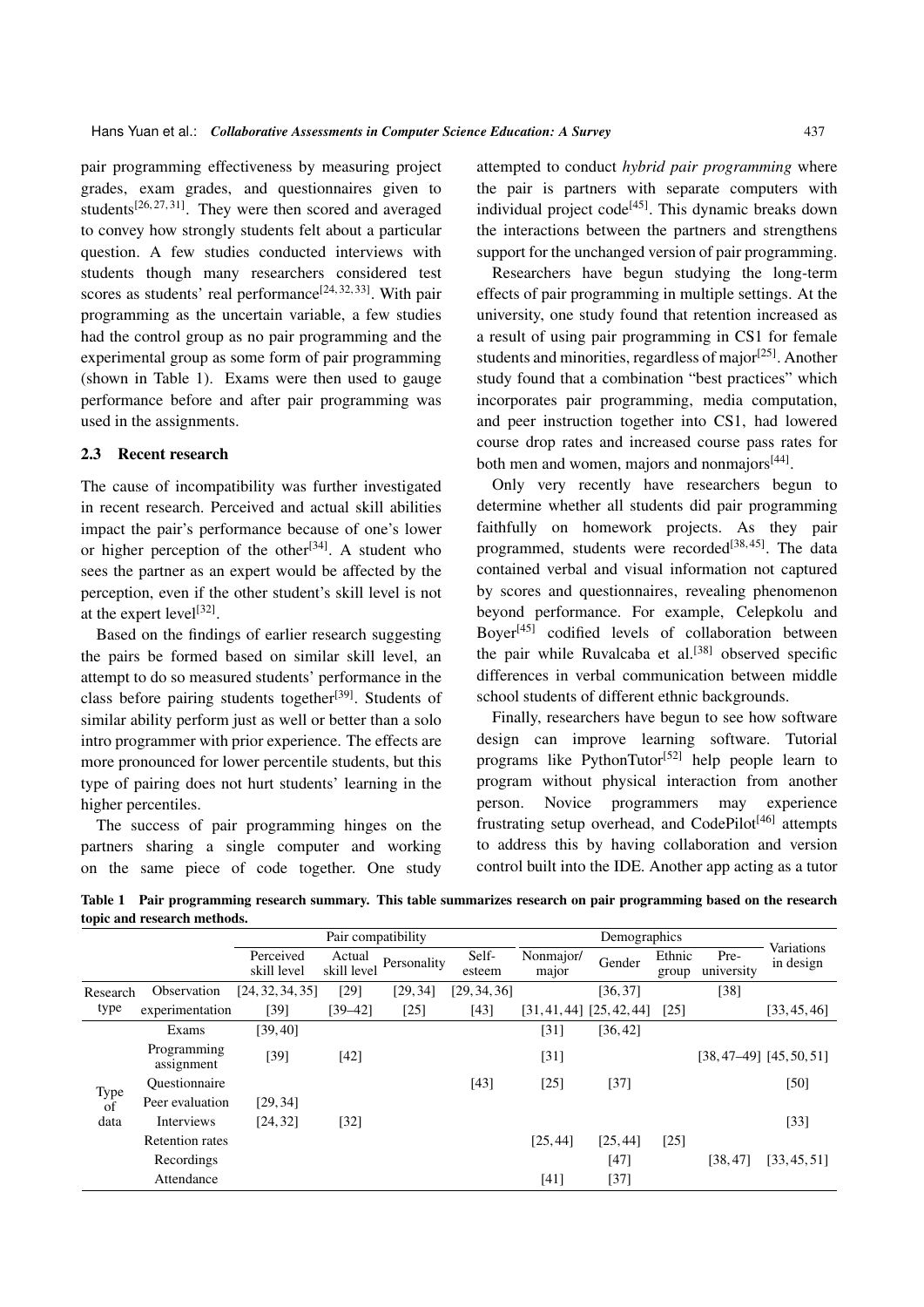measured the effect of pair programming and found that pairs required less help and spent less time than soloers<sup>[53]</sup>.

In Table 1, we summarize recent research on pair programming and categorize based on their research topics and research methods. Research topics include compatibility, demographics, and variations in design. We divide research methods into observational studies and experiments. We also consider the type of data analyzed in each study.

#### 2.4 Discussion

Based on the literature research, we think the following areas of pair programming might be promising in the future.

 Effectiveness study. Although many studies have measured pair programming's effectiveness, future studies may continue to improve the specific design and implementation of pair programming. One area of possible research is to continue measuring whether all pairs faithfully adhere to the rules of pair programming. Though assignments may be formatted for pair programming tasks, it was only occasionally guaranteed that the pairs programmed together rather than splitting the tasks among the pair to divide and conquer.

 Apply pair programming to other domains. Combinations of pair programming are used in various contexts, such as media computation and mobile programming. Pair programming helps undo a deterring perception that computer science is a field for the survival of the fittest $[44]$ . In mobile programming, using the traditional pair model may not work identically since running an app may involve the use of another physical device[50]. Pairs may, instead of focusing on the same code on the same screen, focus on different screens and thus focus on different ideas.

 Variations of pair programming. Although pair programming is shown to be effective overall, there is still incentive to address issues faced by the few pairs not getting along. A pair of students may work in a lopsided manner: the stronger student completes most of the work while the weaker student misses important practice from the assignment. Pair programming models that counteract this type of phenomenon might be helpful. For example, two-stage programming assignments by Battestilli et al.<sup>[54]</sup> and its variations might be promising. It is also possible that software can help the pair programming model. Software interfaces can "tutor" students, or strengthen the pair programming process<sup>[53]</sup>. There is also the possibility that pairs use a software interface in which pair programming is the more natural way to succeed. Shared gaze may allow for remote pair programming to occur as effectively as in person. The fundamental principles that allow pair programming to succeed may become implemented in software, allowing people to focus on the same code at the same time<sup>[33]</sup>.

• Pairing policy. Alternative policies to pair by ability can be explored, such as mental models. Although some studies have framed pair programming as a cognitive phenomenon (distributed cognition, mental model)<sup>[22, 55]</sup>, researchers examined the use of mental model consistency as a pairing policy for assignments<sup>[56]</sup>. Furthermore, to the best of our knowledge, no work exists to measure the relationship between prior experience and mental model consistency.

# 3 Collaborative Exam

# 3.1 Introduction

In addition to guiding students what and how to study for a certain course, both formative and summative assessments also provide valuable feedback to students on their performance. Existing research has shown that quality feedback may have one of the most influential effects in student learning<sup>[57,58]</sup>. In the context of formative assessment, the role of feedback is crucial. According to Gibbs et al.<sup>[59,60]</sup>, the effectiveness of feedback can be improved by following the guidelines below.

 Feedback should be sufficiently detailed and often enough.

 Feedback should be focused on students' performance and learning with actions that are under students' control.

 Feedback should be timely, preferably before students know their marks on the assessment.

• Feedback should be utilized by students.

In computer science education, the effects of feedback have been studied. For example, Epstein et al.<sup>[61]</sup> used three experiments to investigate the effects of immediate feedback in assessments and found the technique leads to better knowledge retention after a week. Stone<sup>[62]</sup> studied the effect of reflective blogs as a way to provide frequent feedback to students. Results of this study show that these types of feedback have affected students' confidence,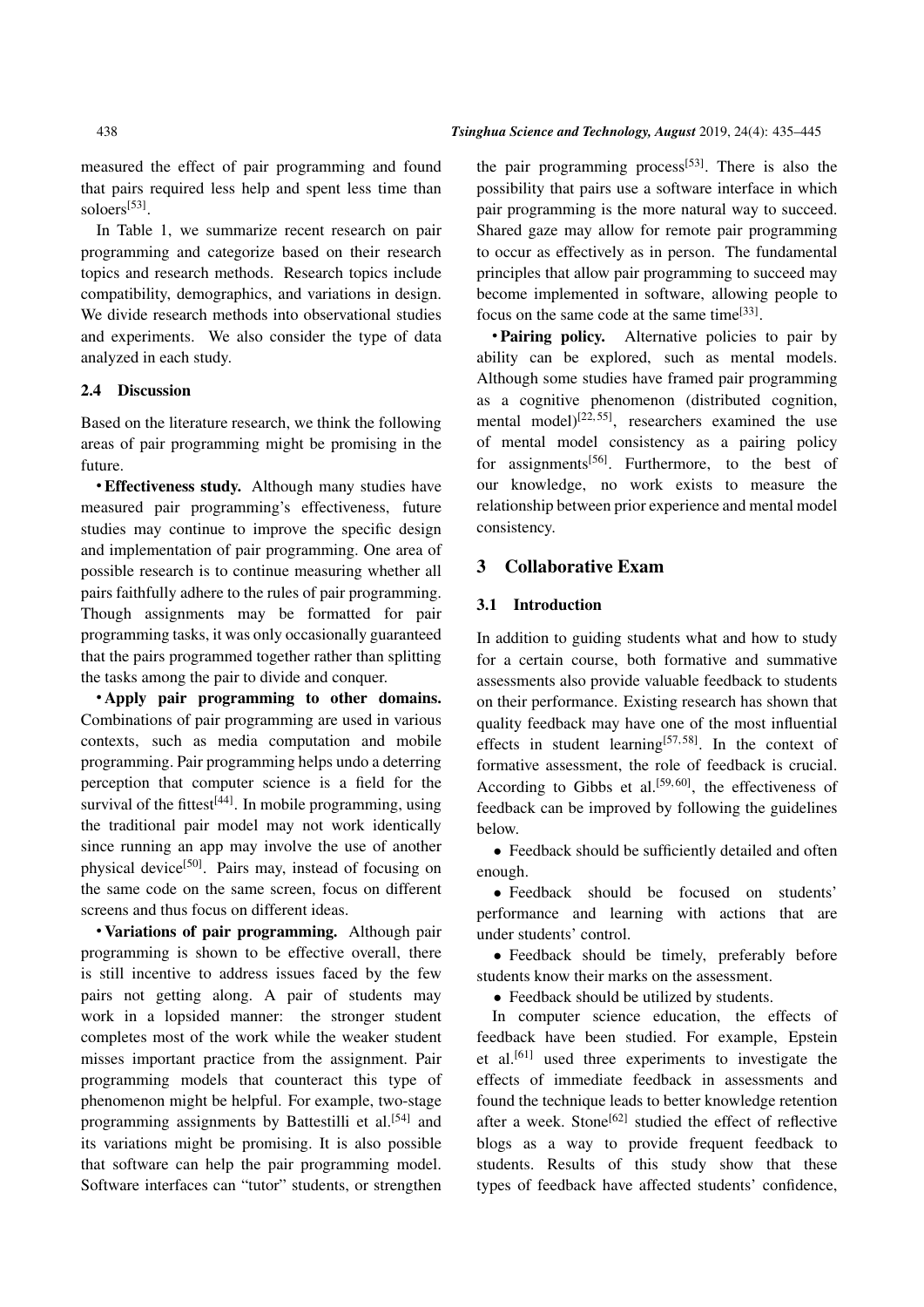frustration, and engagement, mostly in a positive manner. However, assessment feedback can be viewed differently depending on the timing of feedback. If feedback is provided together with the marks of an assessment, students tend to over-focus on the exam scores instead of examining and reflecting on the  $feedback^{[4]}$ . Another realistic constraint is the time it takes for instructors to provide meaningful and constructive feedback. The time constraint can be remedied by letting students discuss through peer instruction.

To make summative exams a learning experience for students, collaborative exams can be used as a formative assessment where students work cooperatively $[63, 64]$ . A variant of collaborative exams is two-stage exams<sup>[65]</sup>. Two-stage exams start with a normal individual exam immediately followed by a group exam where students work in small groups to solve a set of problems. The group exam component provides instant feedback to students as they work toward answering the questions in a high-stakes exam environment. The two-stage exam format can be viewed both as a formative assessment (the collaborative portion) and a summative assessment (the individual portion). Students receive instant feedback from their peers on the content before they know their grades. Due to the high-stakes nature of the exam, students are expected to actively contribute to finding the best solution in the collaborative portion.

Educators in different fields have embraced this testing strategy. In geology and oceanography, quasicontrolled experiments have shown that collaborative testing aids poorly performing students<sup>[13, 15]</sup>. Another study in geology used historical data to show that collaborative testing improves attendance and student  $grades<sup>[66]</sup>$ . In mechanical engineering, collaborative testing has been similarly shown to improve student grades $[67]$ . In physics, the reason why students value the collaborative testing format has been explored, and found students have overwhelmingly positive opinions towards two-stage exams<sup>[14]</sup>. Students reported that the exam format tends to be enjoyable and helpful for learning. It may also increase confidence and provide immediate feedback. To find a better grouping strategy, team dynamics during two-stage exams has also been explored<sup>[68]</sup>.

#### 3.2 Existing research

Two-stage exams have been examined for their effectiveness in promoting student learning using controlled experiments in non-computing disciplines. Using a pre-post test design, Cortright et al.<sup>[9]</sup> used a crossover design to explore short-term learning benefits from group exams, based on performance on a followup exam given four weeks later. They found the group exam improved student knowledge retention. A similar crossover design was used in physics to find that student improvement from two-stage exams is significant within 1–2 weeks but vanishes after 6– 7 weeks<sup>[12]</sup>. A potential confounding factor to these studies was that more time was spent only on retested topics during the group exam. Addressing this potential problem, Gilley and Clarkston<sup>[11]</sup> added an individual retest to the crossover design. The individual retest mirrors the group test in time and allows for differentiating learning between simply having more time on a topic and having more time in the context of a collaborative exam. Their work concluded that the group component of the two-stage exam improves student learning in geology.

In computer science, Yu et al.<sup>[18]</sup> reported on the positive attitudes from students on the testing format. This study also examined student learning through the use of isomorphic questions on midterms and final exams to measure two-stage exam effectiveness, but the results were inconclusive<sup>[18]</sup>. Cao and Porter<sup>[19]</sup> completed the first quantitative study of two-stage exams in computer science which showed significantly improved student learning through a pre-post test experiment in  $CS1.5^{[19]}$ . Two sections of CS1.5 (Java) in the Spring of 2016 were selected for this study as CS1.5 is a gateway course into the major. Peer instruction<sup>[8]</sup> is used in this course. For each midterm, two CS topics were pre-selected. The individual exam (40 minutes) includes one problem for each of the pre-selected topics in addition to other normal topics covered in the previous two weeks. Individual exam papers were collected before the start of the "individualretest" phase (12 minutes). The class was divided into halves with each half answering a single problem on one of the two pre-selected topics. The individualretest phase tries to compensate for the time differences that students spent on the two pre-selected topics. In the end, the group-retest phase (or simply called the group phase) begins with four students in randomly pre-assigned groups<sup>[18]</sup> with two to three groups with five students. Each group answers a question on the topic that the other half of the class answered during the individual-retest phase. The group test phase lasts about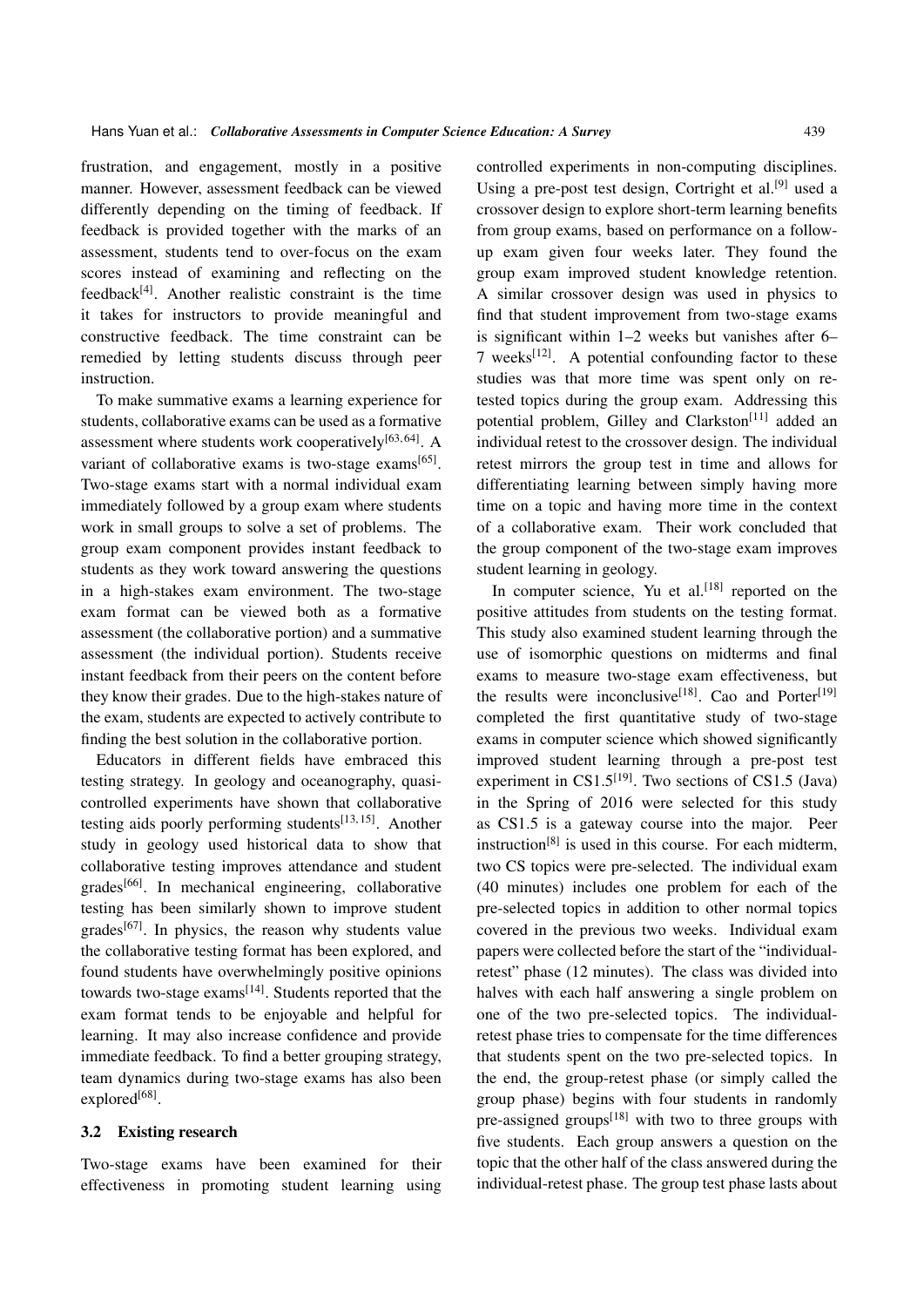18 minutes depending on the time it took to collect and distribute papers. The entire test period is 80 minutes. Two weeks after the midterm, a scheduled quiz (30 minutes) was given which included problems on topics covered in the past two weeks and one problem on each of the topics tested in the midterm.

The overall effectiveness of the group exam is determined by comparing normalized gains for students exposed to the control (individual-retest) versus the experimental condition (group-retest). Because of the randomized crossover exam, each student is in the control group for one topic and in the experimental group for the other topic. Paired t-test on student normalized learning gain was used to determine statistical significance. For the first experiment, students gained both from the group-retest and individualretest, but those in the group-retest gained more. For the second experiment, students performed worse on the post-test and hence experienced negative learning gain. Recall that the questions were not designed to be isomorphic, so the loss in performance could be due to differences in question difficulty. Students in the group-retest performed better by experiencing a smaller reduction in normalized learning gain. Both experiments have small to moderate effect sizes. During the initial study of two-stage exams in computer science<sup>[19]</sup>, data on how students view their exam papers were collected using an online grading platform. The results showed that there is no difference between the control and experimental groups in the percentage of students who either view their exam papers or not. Therefore, two-stage exams do not seem to improve the rate of exam pickup from students though they improve student learning in the short term. We believe that students developing better exam preparation strategies as well as evaluating their performances are important. Hence, we propose to use exam wrappers as a tool to increase students' metacognitive skills and improve their understanding of course contents.

In a follow-up study, Cao and Porter<sup>[20]</sup> investigated the first study in computer science on how collaborative exams affect student learning based on students' performance level, both individually and collaboratively in a group. They found that midperforming students show significant improvement in their post-test compared with their per-test after collaborative exams while low- and high-performing students tend to have insignificant performance

#### 440 *Tsinghua Science and Technology, August* 2019, 24(4): 435–445

differences. Using group members' performance levels in the pre-test to measure group heterogeneity, we find that low and moderate heterogeneity groups statistically benefit from collaborative exams. These results suggest the homogeneous grouping of students by performance when employing group exams.

# 3.3 Discussion

As the effectiveness of collaborative exams has been identified, more research on variations and composition of group members are still needed. Based on the literature research, the following research areas could be potentially explored.

What kind of questions are the most effective in the collaborative phase of the exam? To study the effect of collaborative exams immediately following a normal individual summative midterm, two possible types of questions can be given in the collaborative phase. Firstly, selected identical questions from the individual exam can be given again to groups of students. Or, students may be given questions that are different from but related to those in the individual exam during the collaborative phase. Existing literature on two-stage exams primarily focuses on identical or isomorphic questions for effective studies $[11]$ , but there is evidence that related questions which are more involved will have better effects<sup>[19]</sup>.

What is the optimal team composition during the collaborative phase to achieve better student learning, especially for underrepresented students in computer science such as female and minorities? Computer science is undergoing an enrollment boom recently, but the percentage of female students and minorities in this area is still  $low^{[69-71]}$ . Thus interventions that may improve unrepresented students' learning have been an active research area. In the context of collaborative exams, group tests have been shown to improve student performance on subsequent questions with low-performing students benefiting more[10]. However, no existing work has studied the effect of grouping strategies on underrepresented students.

To what extent does the timing of the collaborative part of the exam affect student learning? To gain the full benefit of this exam format, 80-minute or longer exam time is necessary as students need sufficient time to discuss and find a solution. As most of the midterm exams are held in class, collaborative exams have rarely been applied to 50-minute classes. To remedy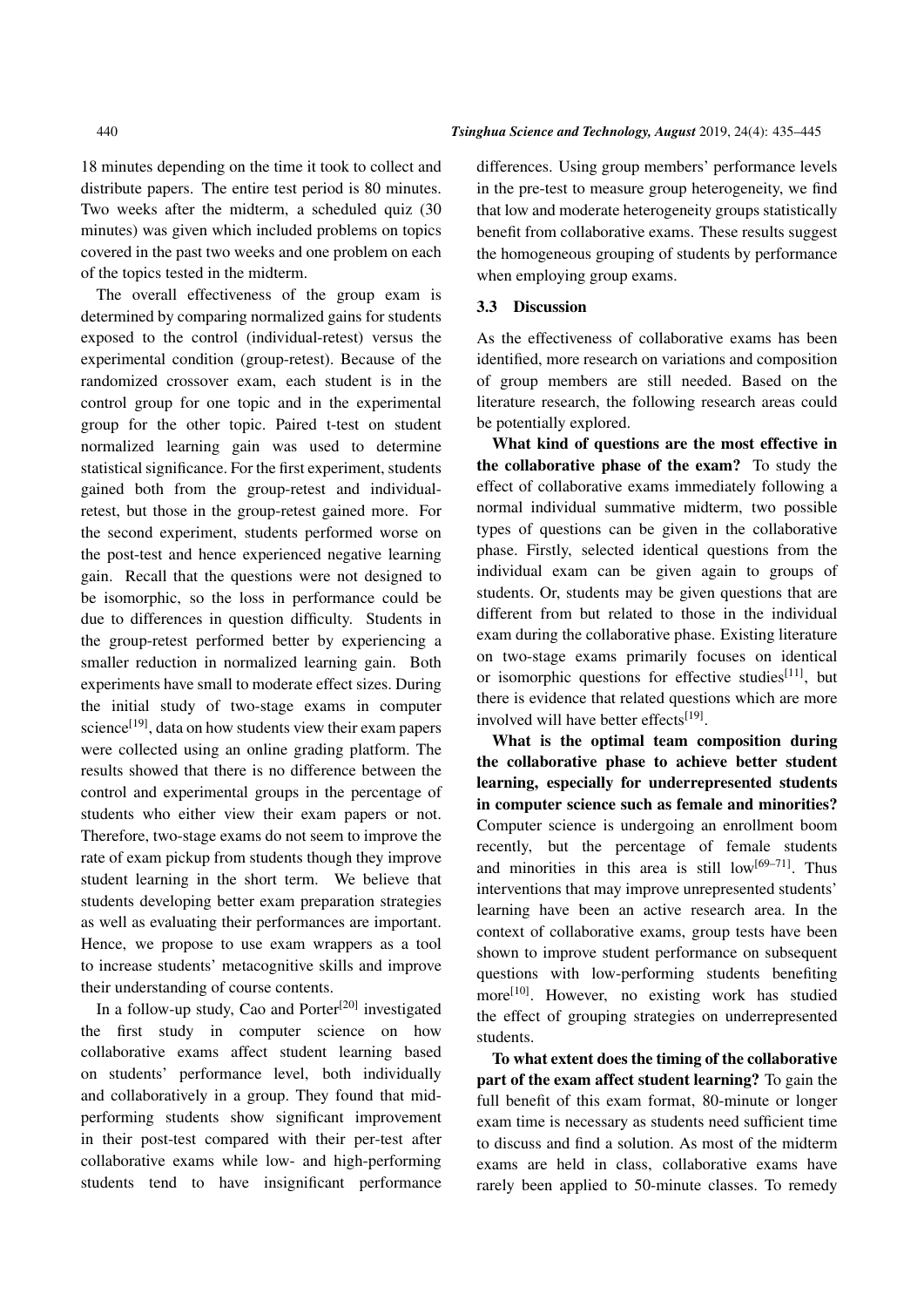the time constraints of a 50-minute class, we propose to investigate if a delayed collaborative exam held days after a normal individual exam also has similar benefits to improve student learning. The impact of this research result may significantly improve the adaptation of collaborative exams in undergraduate classes.

# 4 Group Project

We want to begin answering the question *"how has collaborative assessment been done within group project courses such as SoftWare Engineering (SWE) and Human-Computer Interaction (HCI)?"* Although there is a plethora of research on the courses themselves, they focus more on designing the course than evaluating the effect of the course on student learning.

Furthermore, what is defined as "assessment" in these courses? Unlike CS1 material, which can be tested directly via written exams and programming assignments, SWE and HCI group project success is not so easily defined due to their subjective nature. The most common metric for the following case studies is student satisfaction with the course.

For SWE courses, ways to measure success include the number of lines of code in a project, the maintainability of the object-oriented design, and software companies' interest in students' work in the projects[72]. For HCI courses, the usability of high-level design and the apparent progress rather than the final product may indicate student performance<sup>[73]</sup>. Despite the subjectivity of these measurements, students feel they learned a substantial amount when working the SWE/HCI group projects that felt realistic. Attempts to improve project courses towards realistic environments can be categorized into two groups:

- Integrating the "real world" into projects;
- Introducing students to "real world" projects.

In this section, we focus on a small subset of research studies that focuses on how making projects realistic affects the efficacy of SWE and HCI courses for student group learning.

### 4.1 Making academic projects realistic

A natural first answer to preparing student groups for the "real world" setting is to manipulate how groups succeed in the academic setting. One way to change groupings is to have every enrolled student (both undergraduate and graduate) in a course work together on the same massive project<sup>[74]</sup>. Due to the scale, no individual student can know every detail of the project. Students embody different roles such as team lead, project manager, and developer. They use tools such as online discussion boards and issue trackers to maintain communication and progress. The study found from the student feedback that (1) while SWE or project manager experience was useful, there was too much management overhead and (2) the lack of a "domain expert" detracted from the realistic environment of the project. Since academic projects are constrained to time frames set by the school and students may have differing obligations, the detailed replication of an SWE environment may have unintended conflicts with the temporal resources students have. Also, students' goal in the academic setting is to learn and thus have different motivation from that of a software engineer in a company.

Unlike pair programming and the aforementioned student project, which consists of theoretically equallycontributing team members aspiring for the same goal, groups can consist of people with varying roles. One way is to include non-student mentors for the group members. For example, Hartfield et al.<sup>[73]</sup> invited experts from the industry to act as mentors for the HCI class student groups. Since the mentors do not affect students' grades, the students can honestly describe design shortcomings to solicit candid advice and suggestions. The assessment is formative because students can improve their work without worrying about their grades. The author reported that students learned a "tremendous amount" and that this course ranked twice in the 99th percentile in the School of Engineering at Stanford University for "overall value of [a] course".

These two ideas had one thing in common: the group composition was heterogeneous due to the inclusion of professionals $[73]$  and graduate students with prior industry experience<sup>[74]</sup>. Furthermore, the groups have different roles (lead, developer, and mentor). Because of the heterogeneous groups, project scale, and logistical challenges, the groups worked in a more realistic environment. Student feedback is more positive as they appreciate working on projects with grounded aspirations.

### 4.2 Projects in the real world

In the "real world", people live around the globe, speak different languages, and have different needs/problems. The industry is no exception to this rule — worldwide collaboration must work with time zones and language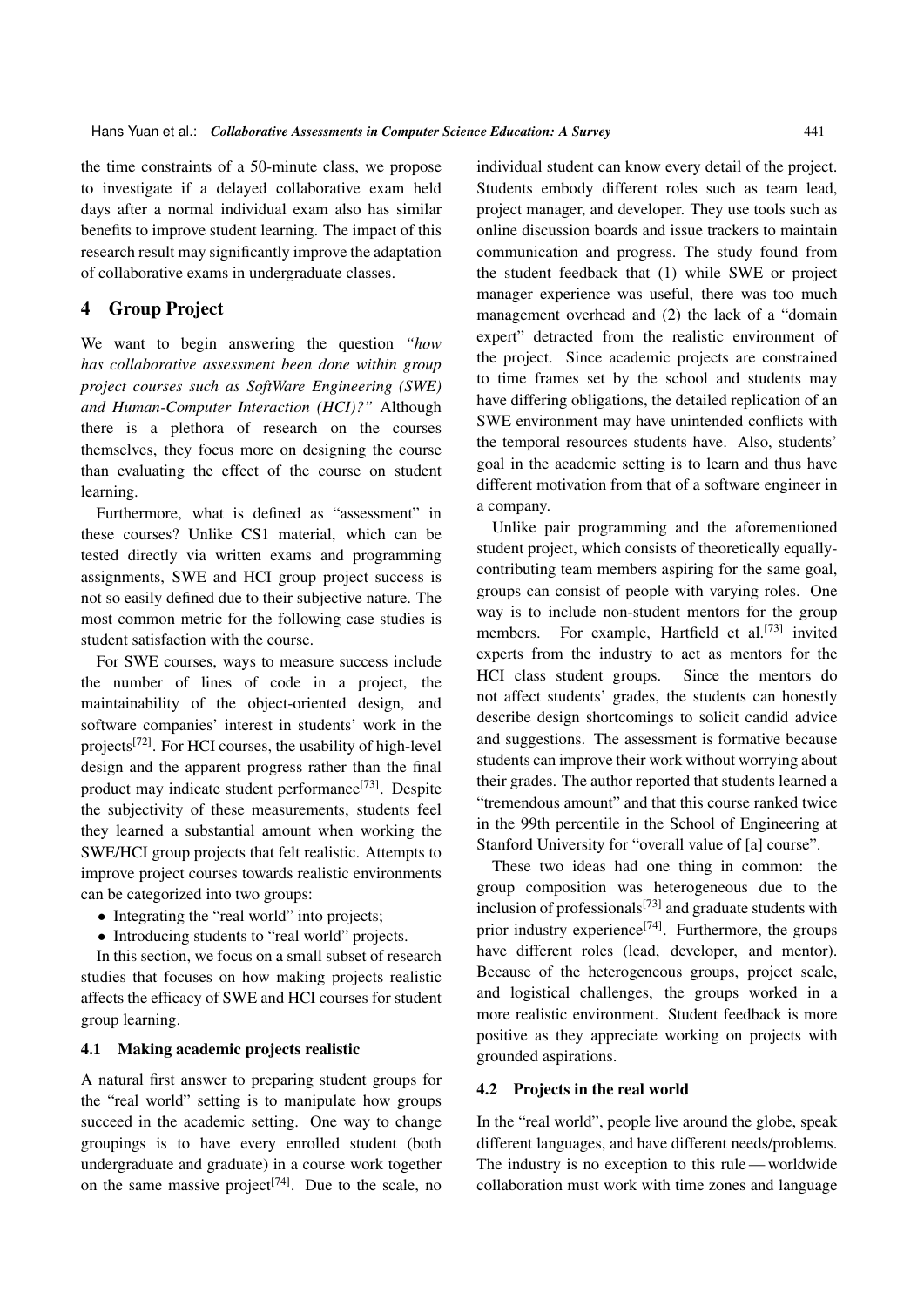differences. To prepare students for a globalized world, Petkovic et al.<sup>[72]</sup> designed an SWE course where some student groups consist of students from San Francisco, California and others from Fulda, Germany. The practical obstacles of the SWE course such as scheduling and communicating are amplified by time zone and language differences. Despite the additional challenges, both local-only groups and global groups overcame their challenges just as well. Student feedback for the course was strongly positive, the project attracted job interviewers' interest, and the lessons from the class directly translated to students' work environments. Since the main challenges in SWE are to coordinate efforts between people (colloquially termed "soft skills"), the main focus of SWE courses may not only be attaining programming ability. An internationally coordinated project signals to job interviewers the possible experience the student gained from overcoming obstacles like time zones. Because students found the project applicable to "real world" scenarios, we believe that the project reached a level of realistic above traditional group project classes.

Another consideration of group projects is the problem the product tries to solve — how realistic is the problem? To implement a real product, it must have a legitimate purpose to address people's needs. Thus, students would need to talk to real clients and users. The benefit of this approach is that students work on a real project<sup>[75]</sup>. They worked with a Dutch banking company whose users needed better ATM interfaces for illiterate or foreign populations. To talk designs with users, the students visited a school that taught introductory Dutch and tested their designs with a population that closely resembles their target users. The students' projects had a realistic aspect that would not be present in the traditional group project class. In their open-response survey question, the authors found that the students thought the involvement of clients and users were important and that the project was interesting. When working on a project based on a real need, the context of the project is not contrived or invented. Because students worked on a project whose premise is realistic, this structure of group project proved more motivating and instructional for students.

While software implementations and engineering remain important, the question is becoming important, *"What can computers do for us?"* The sample of group project classes seen thus far showed how an instructor might introduce realistic elements into the

class or introduce the student to the real world. However, it is also possible that the needs of the real world drive the course itself<sup>[76]</sup>. In addition to learning design, managing tasks, communicating within a team, and iterating prototypes, students also "learned compassion". When assessing students, the focus has been on technical knowledge and skill. However, as technology becomes more involved in people's lives, empathizing to design and engineer solutions that is usable by other people may become a type of assessment worth considering.

### 5 Conclusion

Collaboration among students during formative and summative assessments may significantly improve student learning. We provide a systematic review on pair programming, collaborative exam, and group projects. Existing research has shown that students exposed to pair programming and collaborative exams performed more strongly. For advanced students learning SWE and HCI in groups, the direct pedagogical effect of the course on learning was measured on the quality of their work and the satisfaction derived from doing their projects. This paper proposed that future research on pair programming might focus on continued effectiveness studies, the application to other domain, and variations of pair programming and pairing policies. For collaborative exam, the type of questions, team compositions, and timing of the collaborative phase may be examined.

#### References

- [1] Computing Research Association, The Taulbee survey, http://cra.org/crn/wp-content/uploads/sites/7/2017/05/2016- Taulbee-Survey.pdf, August 25, 2017.
- [2] L. Porter, D. Zingaro, C. Lee, C. Taylor, K. C. Webb, and M. Clancy, Developing course-level learning goals for basic data structures in CS2, in *Proc. 49*th *ACM Technical Symp. Computer Science Education*, Baltimore, ML, USA, 2018, pp. 858–863.
- [3] B. R. Snyder, *The Hidden Curriculum*. New York, NY, USA: Knopf, 1970.
- [4] R. E. Bennett, Formative assessment: A critical review, *Assessment in Education: Principles, Policy & Practice*, vol. 18, no. 1, pp. 5–25, 2011.
- [5] H. L. Roediger and J. D. Karpicke, The power of testing memory: Basic research and implications for educational practice, *Perspectives on Psychological Science*, vol. 1, no. 3, pp. 181–210, 2006.
- [6] S. Freeman, S. L. Eddy, M. McDonough, M. K. Smith, N. Okoroafor, H. Jordt, and M. P. Wenderoth, Active learning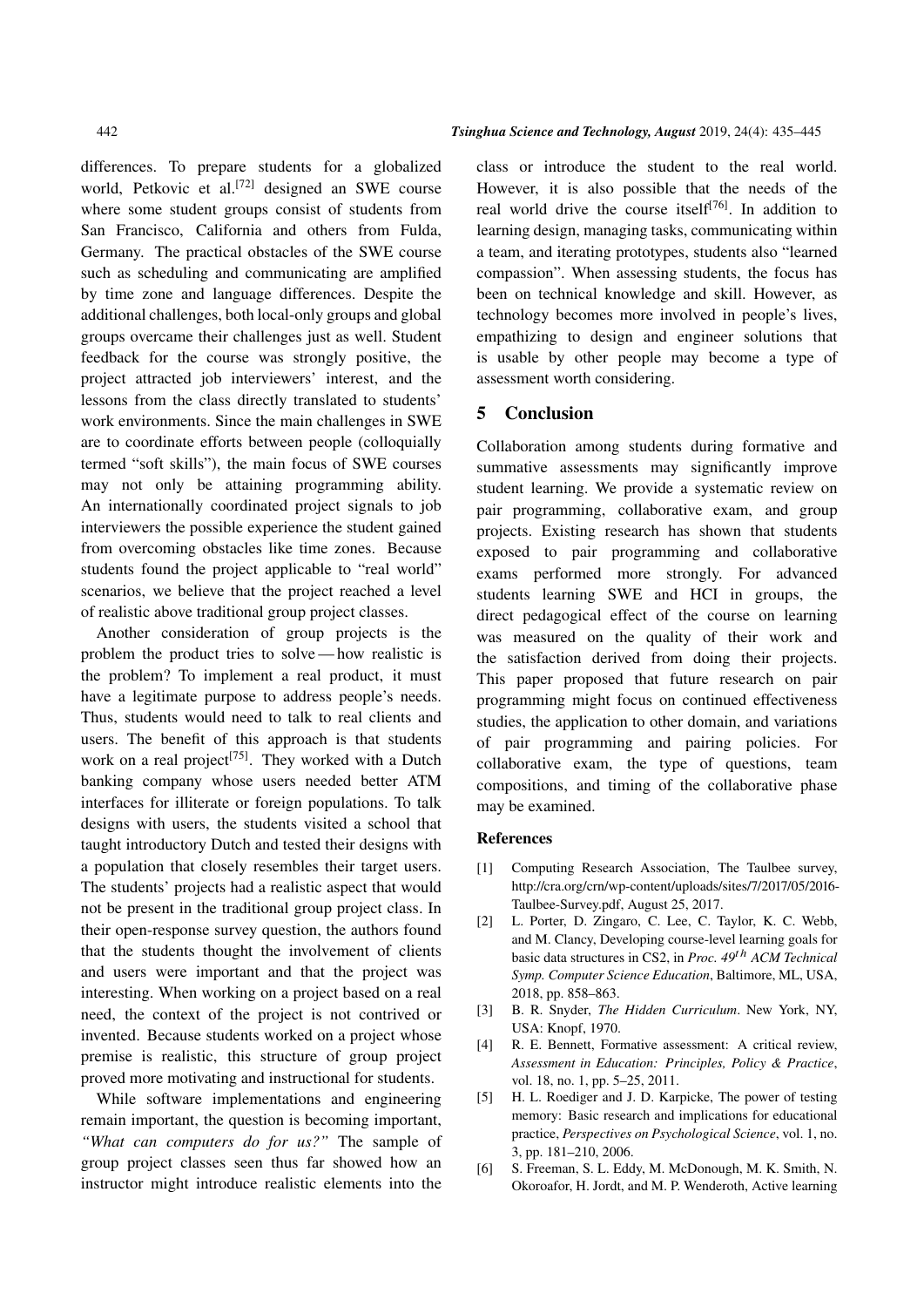increases student performance in science, engineering, and mathematics, *Proc. Natl. Acad. Sci. USA*, vol. 111, no. 23, pp. 8410–8415, 2014.

- [7] H. H. Hu, C. Kussmaul, B. Knaeble, C. Mayfield, and A. Yadav, Results from a survey of faculty adoption of process oriented guided inquiry learning (POGIL) in computer science, in *Proc. 2016 ACM Conf. Innovation and Technology in Computer Science Education*, Arequipa, Peru, 2016, pp. 186–191.
- [8] L. Porter, C. B. Lee, B. Simon, and D. Zingaro, Peer instruction: Do students really learn from peer discussion in computing? in *Proc. 7*th *Int. Workshop on Computing Education Research*, Providence, RI, USA, 2011, pp. 45– 52.
- [9] R. N. Cortright, H. L. Collins, D. W. Rodenbaugh, and S. E. DiCarlo, Student retention of course content is improved by collaborative-group testing, *Advances in Physiology Education*, vol. 27, no. 3, pp. 102–108, 2003.
- [10] Ö. Dahlström, Learning during a collaborative final exam, *Educational Research and Evaluation*, vol. 18, no. 4, pp. 321–332, 2012.
- [11] B. H. Gilley and B. Clarkston, Collaborative testing: Evidence of learning in a controlled in-class study of undergraduate students, *Journal of College Science Teaching*, vol. 43, no. 3, pp. 83–91, 2014.
- [12] J. Ives, Measuring the learning from two-stage collaborative group exams, arXiv preprint arXiv: 1407.6442, 2014.
- [13] G. L. Macpherson, Y. J. Lee, and D. Steeples, Groupexamination improves learning for low-achieving students, *Journal of Geoscience Education*, vol. 59, no. 1, pp. 41– 45, 2011.
- [14] G. W. Rieger and C. E. Heiner, Examinations that support collaborative learning: The students' perspective, *Journal of College Science Teaching*, vol. 43, no. 4, pp. 41–47, 2014.
- [15] R. F. Yuretich, S. A. Khan, R. M. Leckie, and J. J. Clement, Active-learning methods to improve student performance and scientific interest in a large introductory oceanography course, *Journal of Geoscience Education*, vol. 49, no. 2, pp. 111–119, 2001.
- [16] J. F. Zipp, Learning by exams: The impact of two-stage cooperative tests, *Teaching Sociology*, vol. 35, no. 1, pp. 62–76, 2007.
- [17] M. Craig, D. Horton, D. Zingaro, and D. Heap, Introducing and evaluating exam wrappers in CS2, in *Proc. 47*th *ACM Technical Symp. Computing Science Education*, Memphis, TN, USA, 2016, pp. 285–290.
- [18] B. Yu, G. Tsiknis, and M. Allen, Turning exams into a learning experience, in *Proc. 41*st *ACM Technical Symp. Computer Science Education*, Milwaukee, WI, USA, 2010, pp. 336–340.
- [19] Y. J. Cao and L. Porter, Evaluating student learning from collaborative group tests in introductory computing, in *Proc. 2017 ACM SIGCSE Technical Symp. Computer Science Education*, Seattle, WA, USA, 2017, pp. 99–104.
- [20] Y. J. Cao and L. Porter, Impact of performance level and group composition on student learning during collaborative exams, in *Proc. 2017 ACM Conf. Innovation and Technology in Computer Science Education*, Bologna, Italy, 2017, pp. 152–157.
- [21] National Science Foundation, Improving Undergraduate STEM Education: Education and Human Resources (IUSE: EHR), https:// www.nsf.gov/pubs/2017/nsf17590/ nsf17590.htm, 2018.
- [22] A. Cockburn and L. Williams, The costs and benefits of pair programming, in *Extreme Programming Examined*. Boston, MA, USA: Addison-Wesley Longman Publishing Co., Inc., 2001, pp. 223–243.
- [23] B. C. Wilson and S. Shrock, Contributing to success in an introductory computer science course: A study of twelve factors, in *Proc. 32*nd *SIGCSE Technical Symp. Computer Science Education*, Charlotte, NC, USA, 2001, pp. 184– 188.
- [24] B. Simon and B. Hanks, First-year students' impressions of pair programming in CS1, *J. Educ. Resour. Comput.*, vol. 7, no. 4, p. 5, 2008.
- [25] J. C. Carver, L. Henderson, L. L. He, J. Hodges, and D. Reese, Increased retention of early computer science and software engineering students using pair programming, in *Proc. 20*th *Conf. Software Engineering Education & Training*, Dublin, Ireland, 2007, pp. 115–122.
- [26] C. McDowell, L. Werner, H. Bullock, and J. Fernald, The effects of pair-programming on performance in an introductory programming course, in *Proc. 33*rd *SIGCSE Technical Symp. Computer Science Education*, Cincinnati, KY, USA, 2002, pp. 38–42.
- [27] C. McDowell, B. Hanks, and L. Werner, Experimenting with pair programming in the classroom, in *Proc. 8*th *Annual Conf. Innovation and Technology in Computer Science Education*, Thessaloniki, Greece, 2003, pp. 60– 64.
- [28] C. McDowell, L. Werner, H. E. Bullock, and J. Fernald, Pair programming improves student retention, confidence, and program quality, *Communications of the ACM*, vol. 49, no. 8, pp. 90–95, 2006.
- [29] N. Katira, L. Williams, E. Wiebe, C. Miller, S. Balik, and E. Gehringer, On understanding compatibility of student pair programmers, in *Proc. 35*th *SIGCSE Technical Symp. Computer Science Education*, Norfolk, VA, USA, 2004, pp. 7–11.
- [30] N. Salleh, E. Mendes, and J. Grundy, Empirical studies of pair programming for CS/SE teaching in higher education: A systematic literature review, *IEEE Trans. Softw. Eng.*, vol. 37, no. 4, pp. 509–525, 2011.
- [31] N. Nagappan, L. Williams, M. Ferzli, E. Wiebe, K. Yang, C. Miller, and S. Balik, Improving the CS1 experience with pair programming, *ACM SIGCSE Bull.*, vol. 35, no. 1, pp. 359–362, 2003.
- [32] A. Tafliovich, J. Campbell, and A. Petersen, A student perspective on prior experience in CS1, in *Proc. 44*th *ACM Technical Symp. Computer Science Education*, Denver, CO, USA, 2013, pp. 239–244.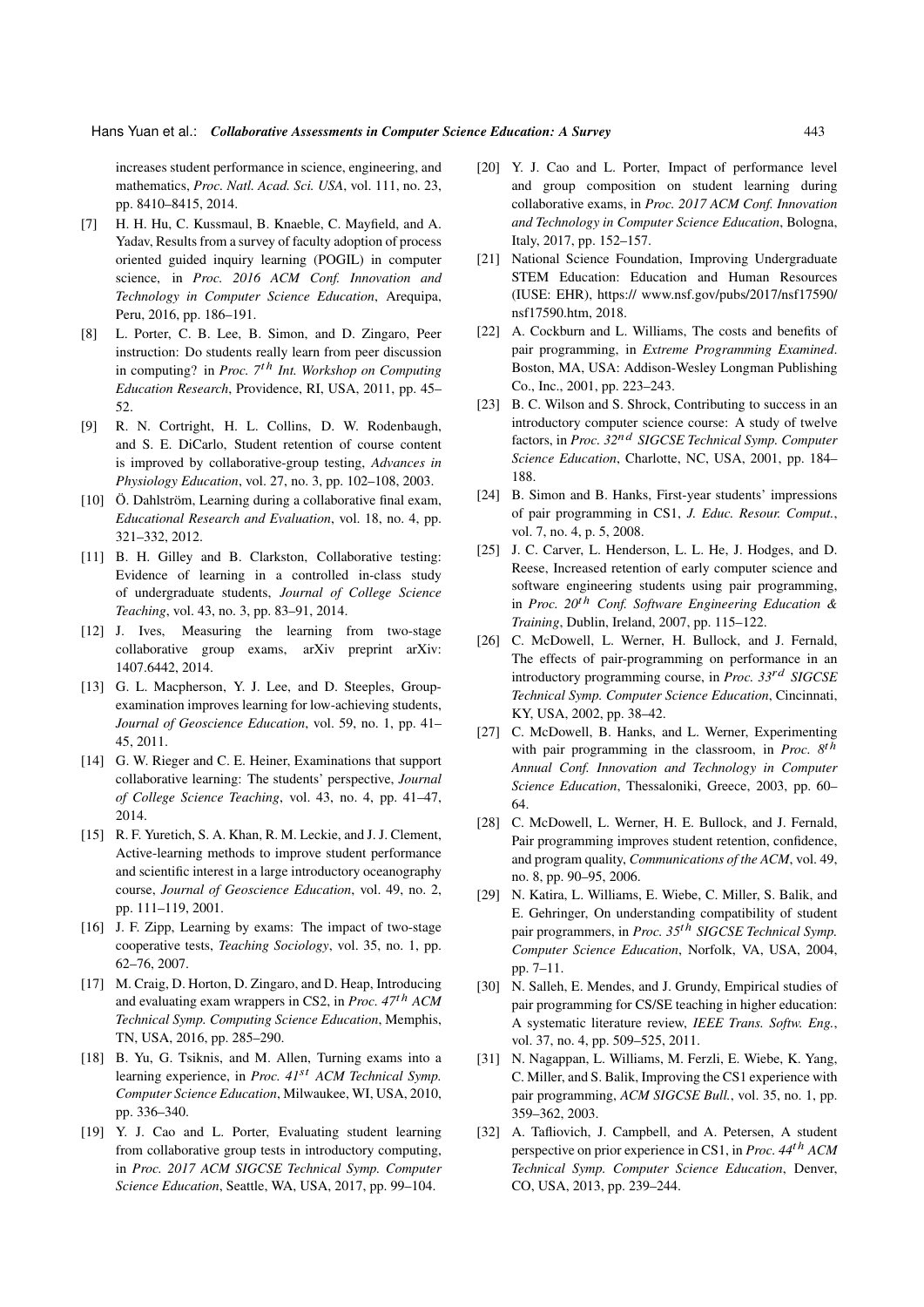- [33] S. D'Angelo and A. Begel, Improving communication between pair programmers using shared gaze awareness, in *Proc. 2017 CHI Conf. Human Factors in Computing Systems*, Denver, CO, USA, 2017, pp. 6245–6290.
- [34] J. Sennett and M. Sherriff, Compatibility of partnered students in computer science education, in *Proc. 41*st *ACM Technical Symp. Computer Science Education*, Milwaukee, WI, USA, 2010, pp. 244–248.
- [35] M. Celepkolu and K. E. Bover, Thematic analysis of students' reflections on pair programming in CS1, in *Proc. 49*th *ACM Technical Symp. Computer Science Education*, Baltimore, ML, USA, 2018, pp. 771–776.
- [36] C. McDowell, L. Werner, H. E. Bullock, and J. Fernald, The impact of pair programming on student performance, perception and persistence, in *Proc. 25*th *Int. Conf. Software Engineering*, Portland, OR, USA, 2003, pp. 602– 607.
- [37] O. Aarne, P. Peltola, J. Leinonen, and A. Hellas, A study of pair programming enjoyment and attendance using study motivation and strategy metrics, in *Proc. 49*th *ACM Technical Symp. Computer Science Education*, Baltimore, ML, USA, 2018, pp. 759–764.
- [38] O. Ruvalcaba, L. Werner, and J. Denner, Observations of pair programming: Variations in collaboration across demographic groups, in *Proc. 47*th *ACM Technical Symp. Computing Science Education*, Memphis, TN, USA, 2016, pp. 90–95.
- [39] G. Braught, J. MacCormick, and T. Wahls, The benefits of pairing by ability, in *Proc. 41*st *ACM Technical Symp. Computer Science Education*, Milwaukee, WI, USA, 2010, pp. 249–253.
- [40] G. Braught, L. M. Eby, and T. Wahls, The effects of pair-programming on individual programming skill, in *Proc. 39*th *SIGCSE Technical Symp. Computer Science Education*, Portland, OR, USA, 2008, pp. 200–204.
- [41] C. O'Donnell, J. Buckley, A. Mahdi, J. Nelson, and M. English, Evaluating pair-programming for non-computer science major students, in *Proc. 46*th *ACM Technical Symp. Computer Science Education*, Kansas City, MO, USA, 2015, pp. 569–574.
- [42] G. Braught, T. Wahls, and L. M. Eby, The case for pair programming in the computer science classroom, *Trans. Comput. Educ.*, vol. 11, no. 1, p. 2, 2011.
- [43] M. M. Muller and F. Padberg, An empirical study about the feelgood factor in pair programming, in *Proc. 10*th *Int. Symp. Software Metrics*, Chicago, IL, USA, 2004, pp. 151– 158.
- [44] L. Porter and B. Simon, Retaining nearly one-third more majors with a trio of instructional best practices in CS1, in *Proc. 44*th *ACM Technical Symp. Computer Science Education*, Denver, CO, USA, 2013, pp. 165–170.
- [45] M. Celepkolu and K. E. Boyer, The importance of producing shared code through pair programming, in *Proc. 49*th *ACM Technical Symp. Computer Science Education*, Baltimore, ML, USA, 2018, pp. 765–770.
- [46] J. Warner and P. J. Guo, CodePilot: Scaffolding endto-end collaborative software development for novice programmers, in *Proc. 2017 CHI Conf. Human Factors in Computing Systems*, Denver, CO, USA, 2017, pp. 1136– 1141.
- [47] J. Tsan, F. J. Rodríguez, K. E. Boyer, and C. Lynch, "I think we should... ": Analyzing elementary students' collaborative processes for giving and taking suggestions, in *Proc. 49*th *ACM Technical Symp. Computer Science Education*, Baltimore, ML, USA, 2018, pp. 622–627.
- [48] L. Werner, J. Denner, S. Campe, E. Ortiz, D. DeLay, A. C. Hartl, and B. Laursen, Pair programming for middle school students: Does friendship influence academic outcomes? in *Proc. 44*th *ACM Technical Symp. Computer Science Education*, Denver, CO, USA, 2013, pp. 421–426.
- [49] C. M. Lewis and N. Shah, How equity and inequity can emerge in pair programming, in *Proc. 11*th *Annu. Int. Conf. Inter. Computing Education Research*, Omaha, NE, USA, 2015, pp. 41–50.
- [50] M. Seyam and D. S. McCrickard, Teaching mobile development with pair programming, in *Proc. 47*th *ACM Technical Symp. Computing Science Education*, Memphis, TN, USA, 2016, pp. 96–101.
- [51] F. J. Rodríguez, K. M. Price, and K. E. Boyer, Exploring the pair programming process: Characteristics of effective collaboration, in *Proc. 2017 ACM SIGCSE Technical Symp. Computer Science Education*, Seattle, WA, USA, 2017, pp. 507–512.
- [52] P. J. Guo, Online python tutor: Embeddable webbased program visualization for CS education, in *Proc. 44*th *ACM Technical Symp. Computer Science Education*, Denver, CO, USA, 2013, pp. 579–584.
- [53] R. Harsley, D. Fossati, B. Di Eugenio, and N. Green, Interactions of individual and pair programmers with an intelligent tutoring system for computer science, in *Proc. 2017 ACM SIGCSE Technical Symp. Computer Science Education*, Seattle, WA, USA, 2017, pp. 285–290.
- [54] L. Battestilli, A. Awasthi, and Y. J. Cao, Two-stage programming projects: Individual work followed by peer collaboration, in *Proc. 49*th *ACM Technical Symp. Computer Science Education*, Baltimore, ML, USA, 2018, pp. 479–484.
- [55] A. Radermacher, G. Walia, and R. Rummelt, Improving student learning outcomes with pair programming, in *Proc. 9* th *Annu. Int. Conf. Int. Computing Education Research*, Auckland, New Zealand, 2012, pp. 87–92.
- [56] A. Radermacher, G. Walia, and R. Rummelt, Assigning student programming pairs based on their mental model consistency: An initial investigation, in *Proc. 43*rd *ACM Technical Symp. Computer Science Education*, Raleigh, NC, USA, 2012, pp. 325–330.
- [57] B. J. Fraser, H. J. Walberg, W. W. Welch, and J. A. Hattie, Syntheses of educational productivity research, *International Journal of Educational Research*, vol. 11, no. 2, pp. 147–252, 1987.
- [58] P. Black, Formative assessment: Raising standards inside the classroom, *School Science Review*, vol. 80, no. 291, pp. 39–46, 1998.